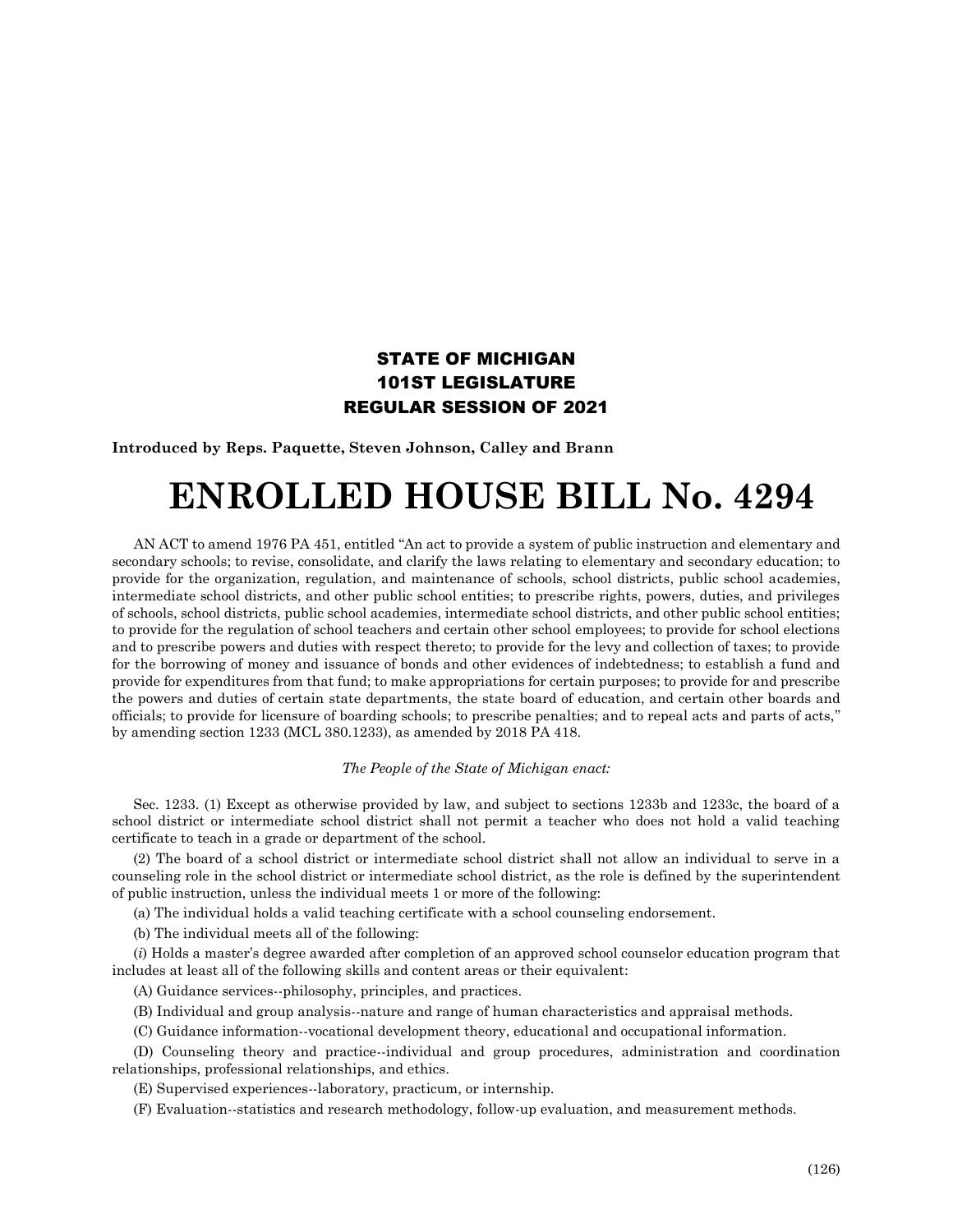(*ii*) Has successfully completed the department's guidance counselor examination.

(*iii*) Has been recommended by an approved school counselor education program to provide services as a school counselor.

(c) The individual meets both of the following:

(*i*) Has at least 5 years of successful experience serving in a school counseling role in another state within the immediately preceding 7-year period.

(*ii*) Has successfully completed the department's guidance counselor examination.

(3) Except for teachers engaged to teach under section 1233b and teachers engaged to teach in a community district under section 1233c, the intermediate superintendent shall notify the superintendent of public instruction immediately of the names of noncertificated teachers teaching in violation of subsection (1) and the names of individuals serving in counseling roles in violation of subsection (2), the employing district, and the amount of time the noncertificated teachers or unqualified individuals were employed.

(4) A vocational teacher preparation institution shall utilize the employment experience of an annually authorized teacher for the purpose of waiving student teaching as a requirement for vocational certification if the annually authorized teacher is supervised by the teacher preparation institution.

(5) Subject to subsection (10), the board of a school district or intermediate school district may employ an individual without a teaching certificate as a substitute teacher if either of the following requirements is met, if applicable:

(a) The individual has at least 60 semester hours of college credit or an associate degree from a college, university, or community college. The 60 semester hours do not need to be from the same college, university, or community college.

(b) For substitute teaching a course in an industrial technology education program or a career and technical education program, the individual is engaged to substitute teach in a subject matter or field in which the individual has achieved expertise, as determined by the board of a school district or intermediate school district and satisfies all of the following, if applicable:

(*i*) Has a high school diploma or a high school equivalency certificate as that term is defined in section 4 of the state school aid act of 1979, MCL 388.1604.

(*ii*) For substitute teaching in a subject matter or field in which a professional license or certification is required, at least 1 of the following:

(A) Holds a professional license or certification in that same subject matter or field.

(B) Previously held a professional license or certification in that same subject matter or field that expired not more than 2 years before the noncertificated substitute teacher's initial employment under this section and was in good standing immediately before the license or certification expired.

(*iii*) Has at least 2 cumulative years of professional experience in that same subject matter or field in the immediately preceding 10 years.

(6) The department shall not renew an individual's school counselor credential unless the department determines that, within the time period since the individual's school counselor credential was issued or last renewed, whichever is most recent, the individual has completed at least 25 hours of professional development approved by the department under subsection (8) covering counseling about the college preparation and selection process and at least 25 hours of professional development approved by the department under subsection (8) covering career counseling. For the purposes of this subsection, career counseling includes, but is not limited to, exploration of military career options and the skilled trades as well as other careers and pathways that lead to industry credentials awarded in recognition of an individual's attainment of measurable technical or occupational skills necessary to obtain employment or advance within an occupation. The hours of professional development required under this subsection covering career counseling must include at least 5 hours covering military career options. The hours of professional development required under this subsection are a part of and not in addition to professional development requirements under department rule.

(7) An individual may complete the professional development hours for the purposes of subsection (6) as part of the professional development provided by a school district, intermediate school district, public school academy, or nonpublic school under section 1527 if the content and curriculum of the professional development provided under section 1527 are approved by the department under subsection (8).

(8) The department shall approve the professional development for the purposes of subsection (6). The department shall only approve a professional development program or course for the purposes of subsection (6) if the department determines that the content and curriculum for the professional development meet standards that are developed by the department in consultation with the department of labor and economic opportunity and